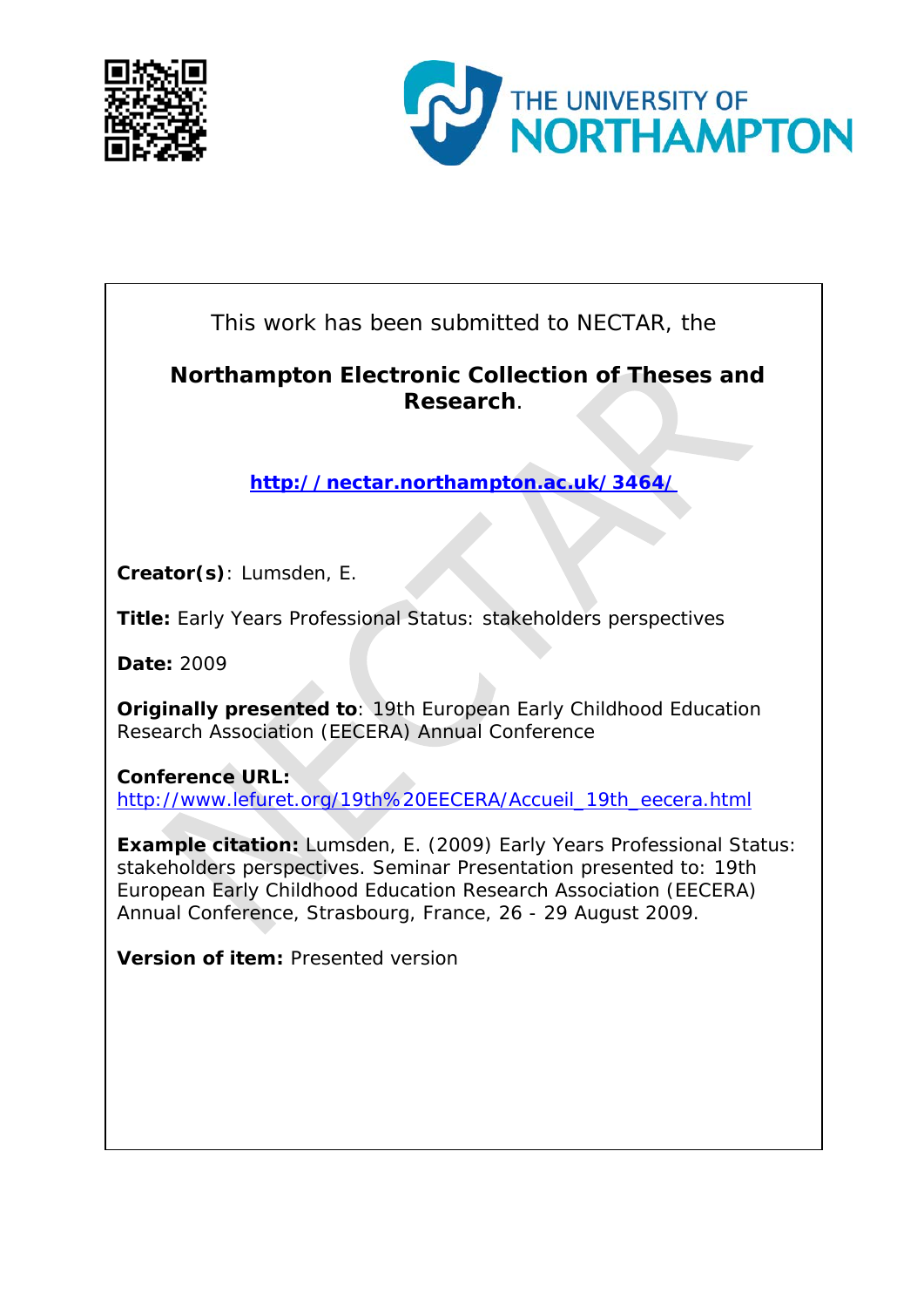



## **Early Years Professional Status Stakeholder Perspectives**

#### nwwe<br>**ourd F 19th EECERA Conference Strasbourg, France 26th -29th August 2009**

#### **Eunice Lumsden The University of Northampton England**

Eunice Lumsden 2009 1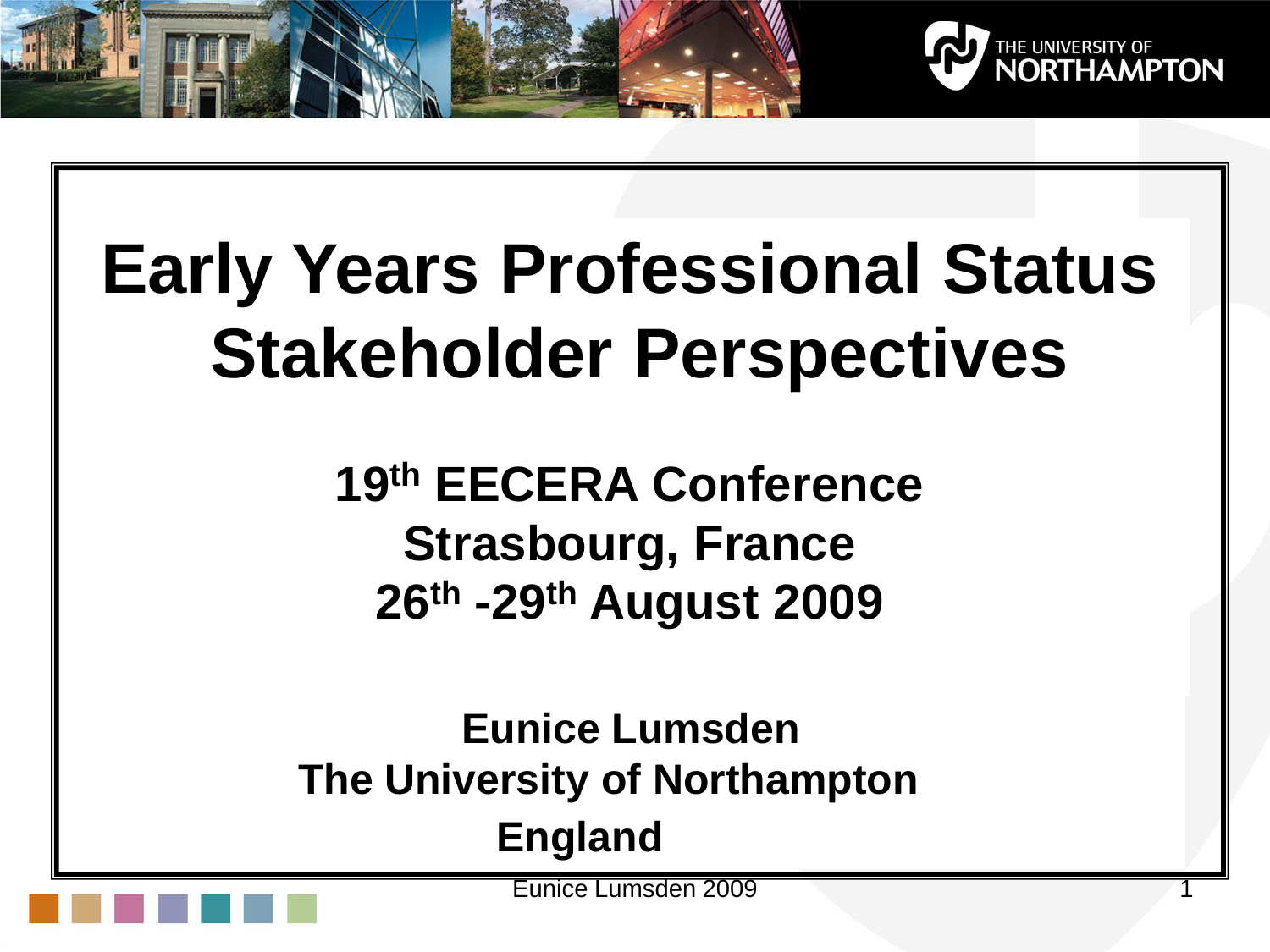



## **Introduction**

 This Paper reports on the stakeholders stage of a longitudinal study critiquing the notion of professional identity through the development of the Early Years Professional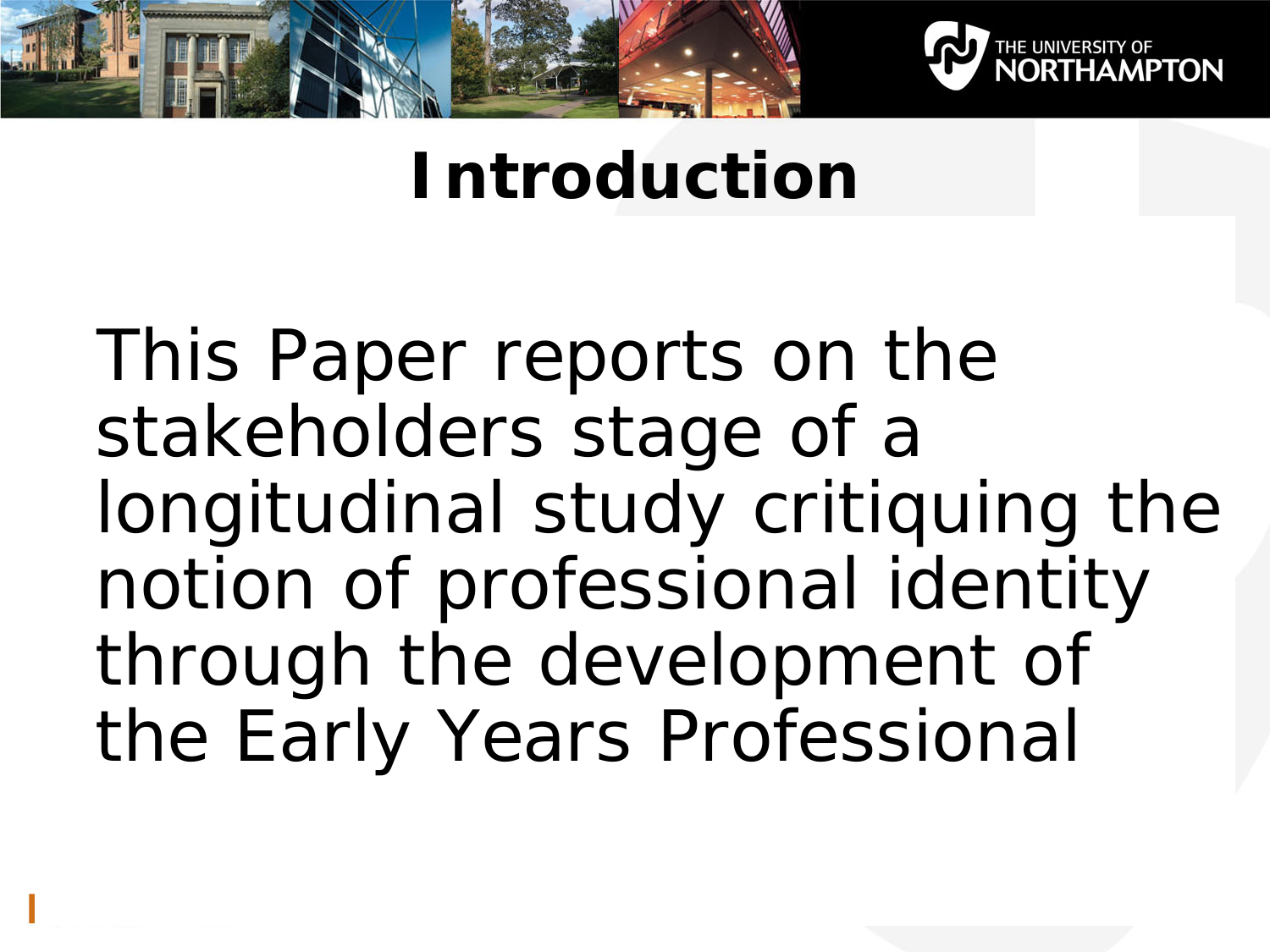



3

## **Setting the Scene**

 Since the Labour Government were elected in 1997 a raft of policies and legislation have been introduced to improve services for children and families:

- National Childcare Strategy, 1998;
- **Q** Protection of Children Act, 1999;
- Every Child Matters Agenda, 2003;
- $\Box$  The Children Act, 2004;
- Ten Year Strategy, 2004;
- The Childcare Act, 2006;
- The Children Plan.

( Department for Children Schools and Families, 2007).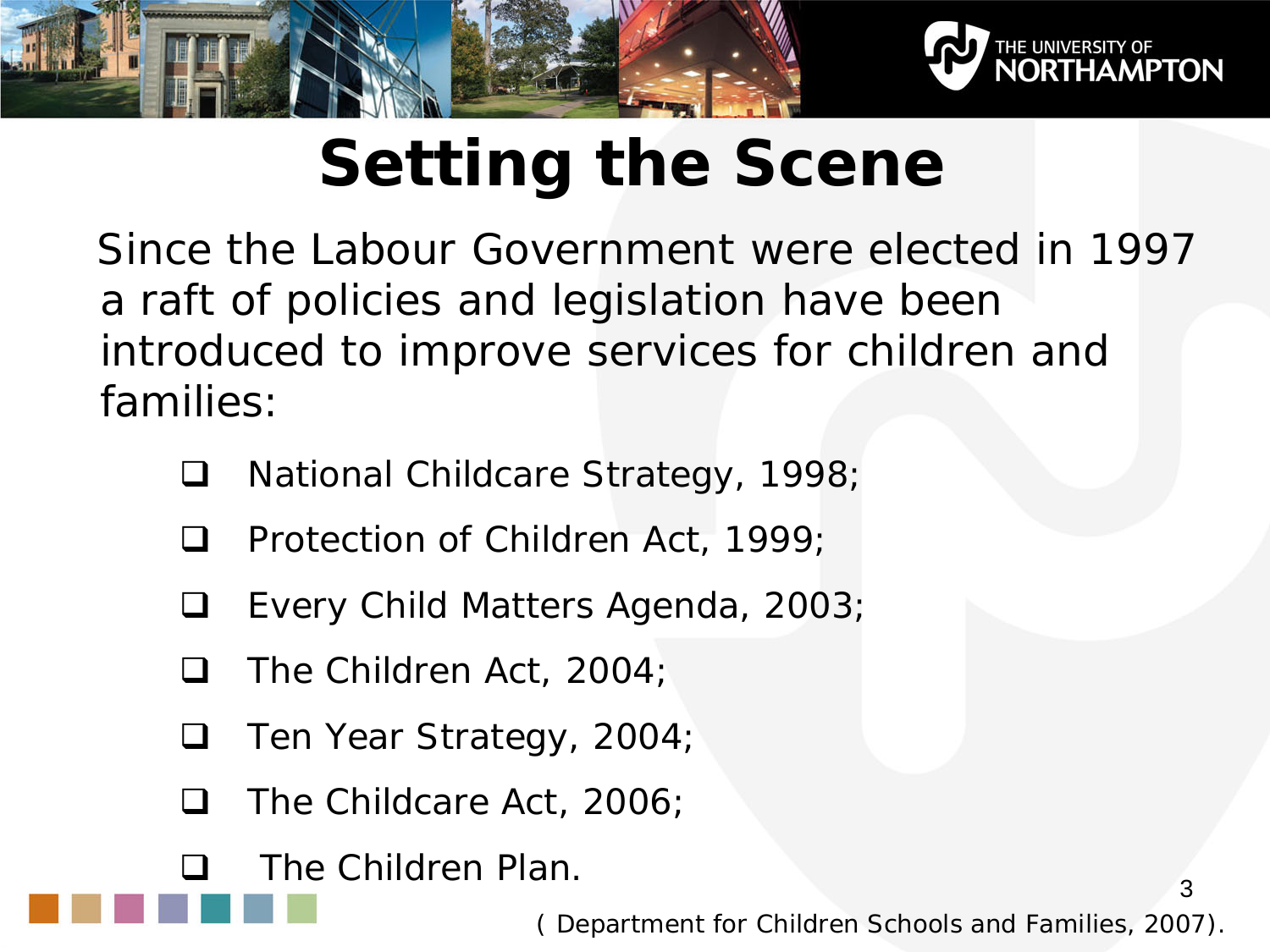

**Early Years Professional Status is** central to British government childcare policy in England.

Aims to raise standards in the early years, particularly in the private, voluntary and independent (PVI) sectors.

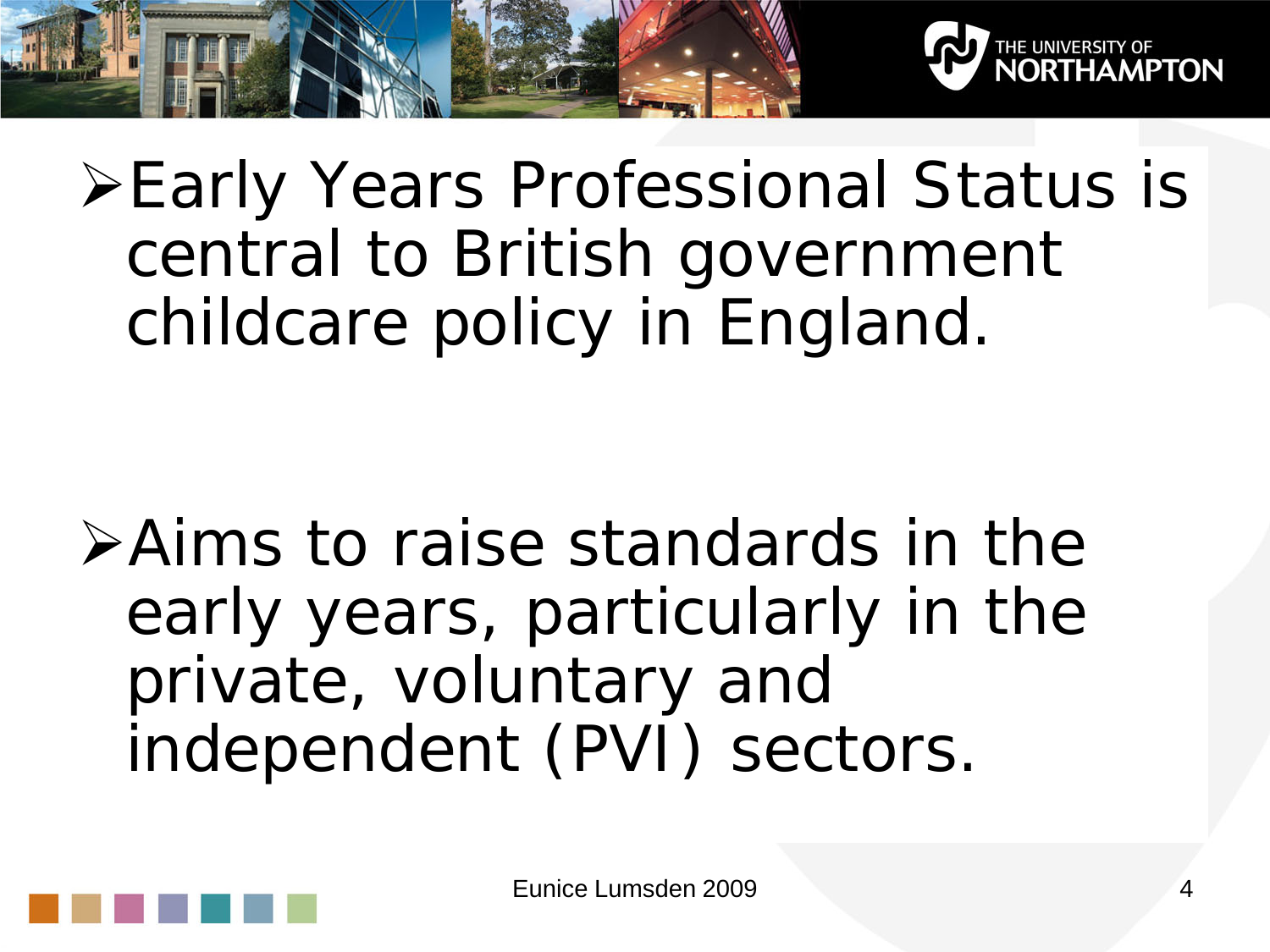



## Child Care Act (2006) legal basis for statutory Early Years Foundation Stage, 0-5

New multi-disciplinary professional role in early years in the form of Early Years Professional Status, which is *presented as being broadly equivalent to Qualified Teacher Status (QTS)* for work with the 0-5 age range.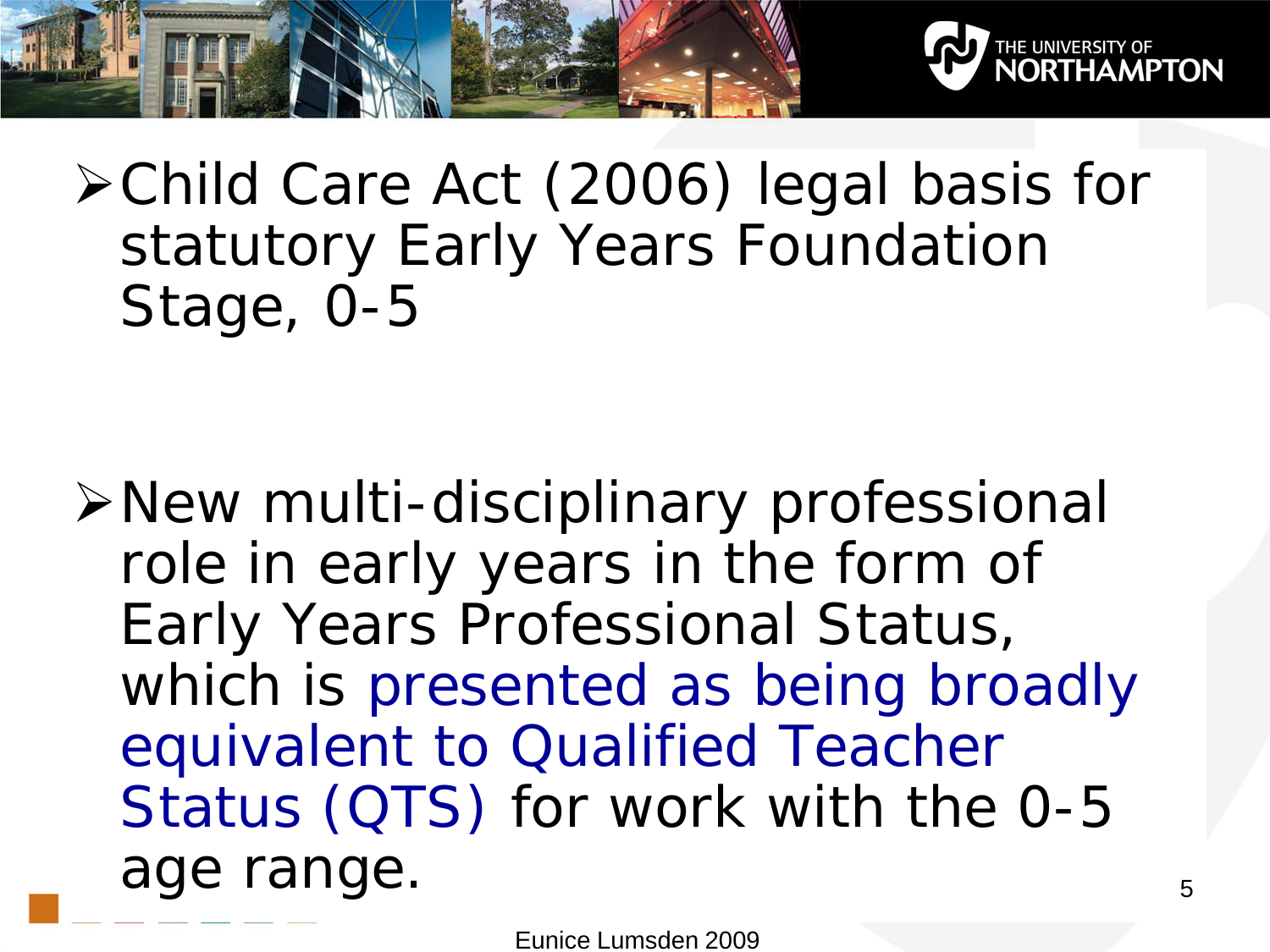#### **The Intersection of Service Delivery and the Locus of** *Early Years Professional*

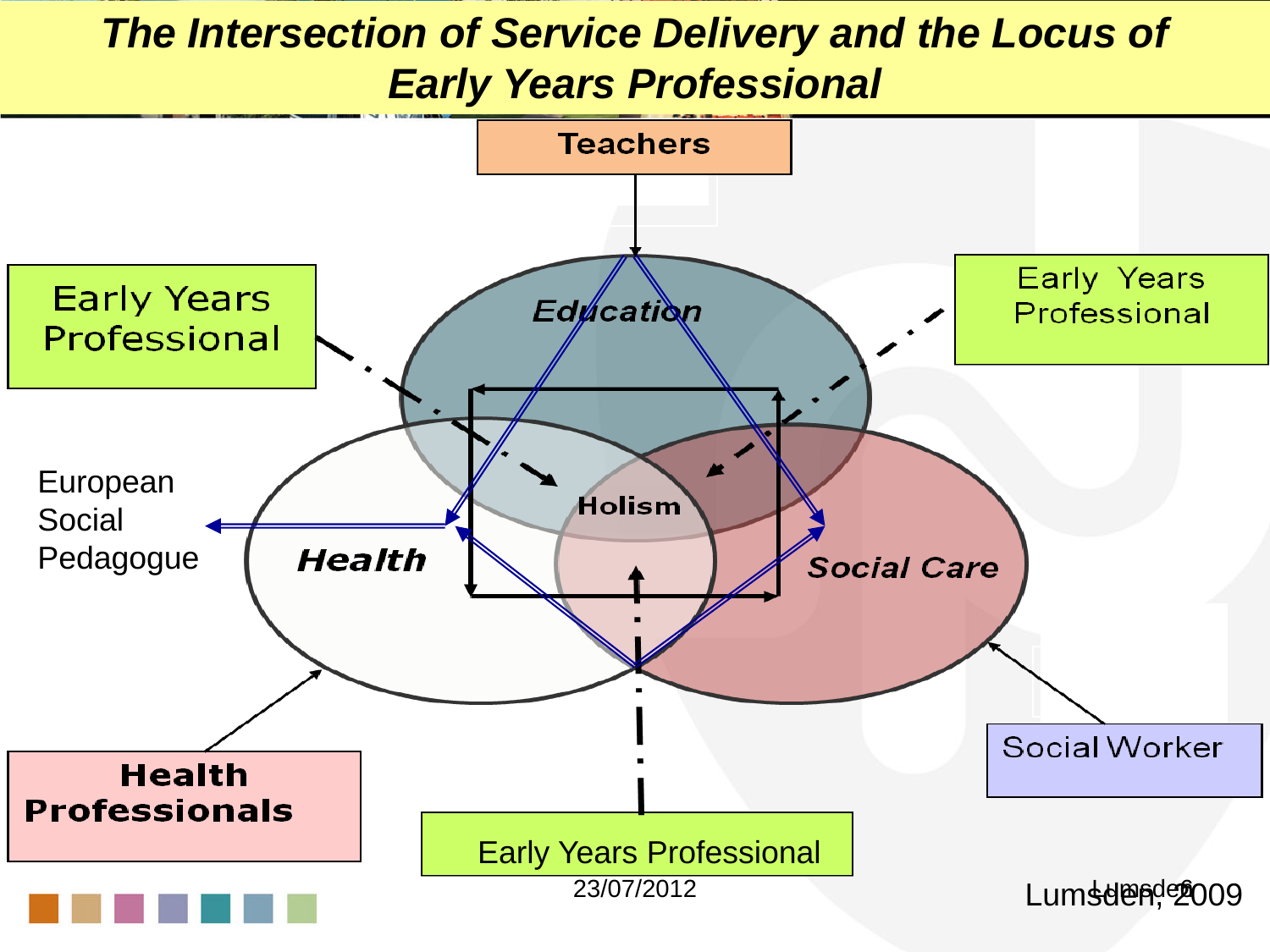

## **Stakeholders Research Aims and Objectives**

 To ascertain their views about the introduction of the new Early Years Professional at two points:

# Stage 1: S*tart of the training routes*

*Stage 2: One year later*

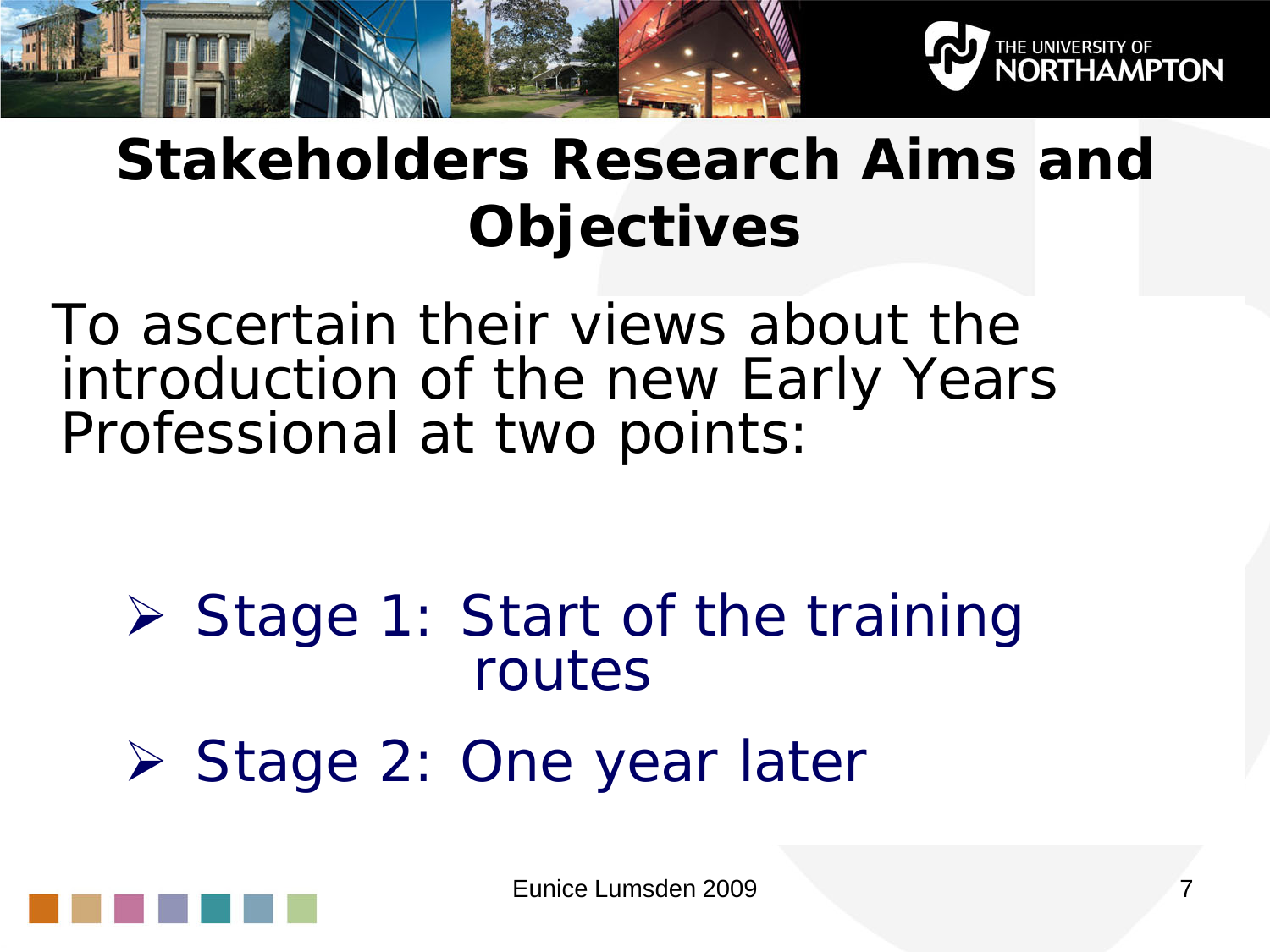



### **Who are the Stakeholders?**

- **QEarly Years Practitioners**
- **QEarly Years Teachers**
- **OPrimary Teacher**
- **QPolicy makers**
- **QEarly Years Advisers**
- **QNursery owners**
- **O**Academics
- **Ochildminders**
- Children Centre Leaders

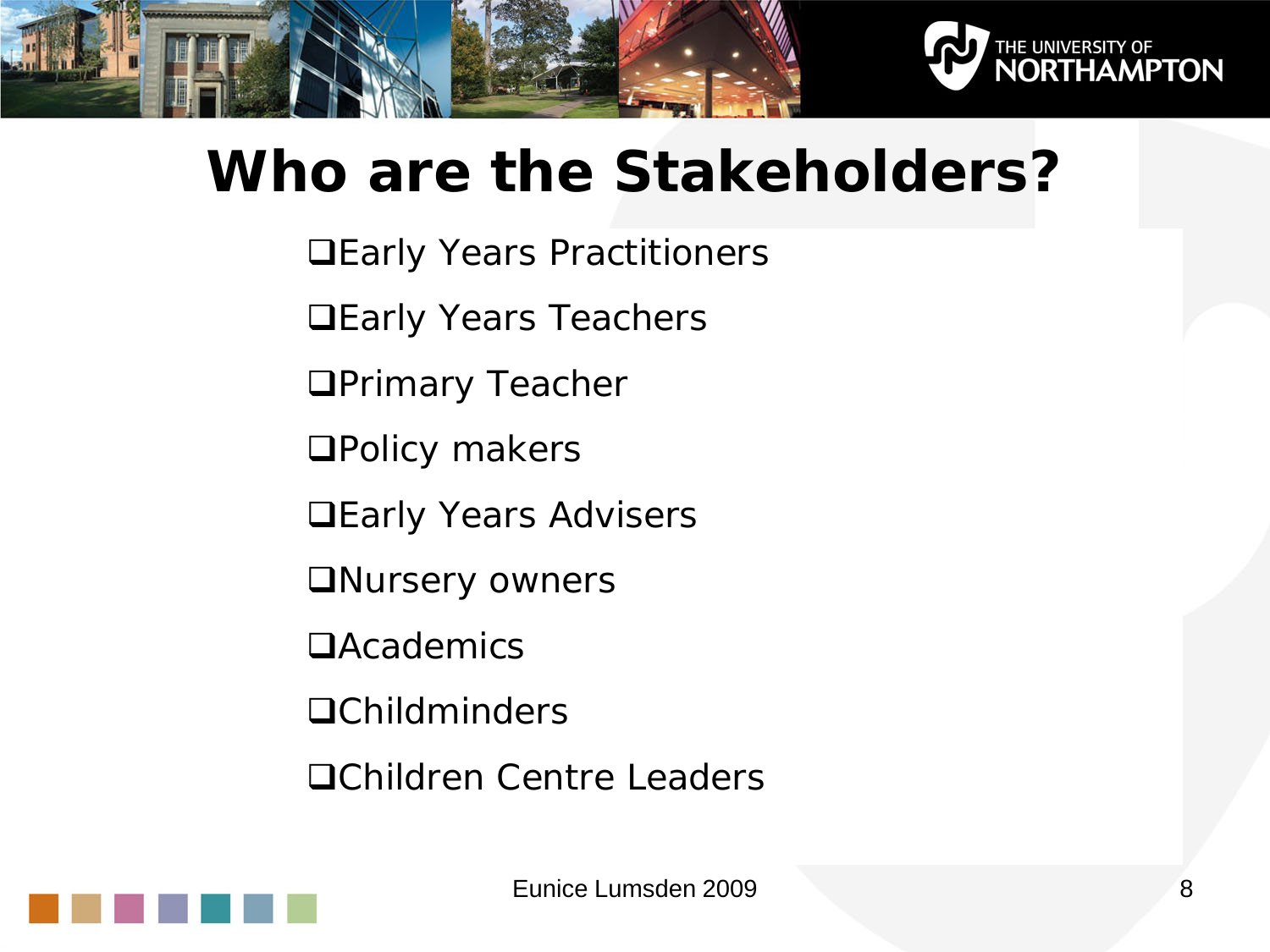





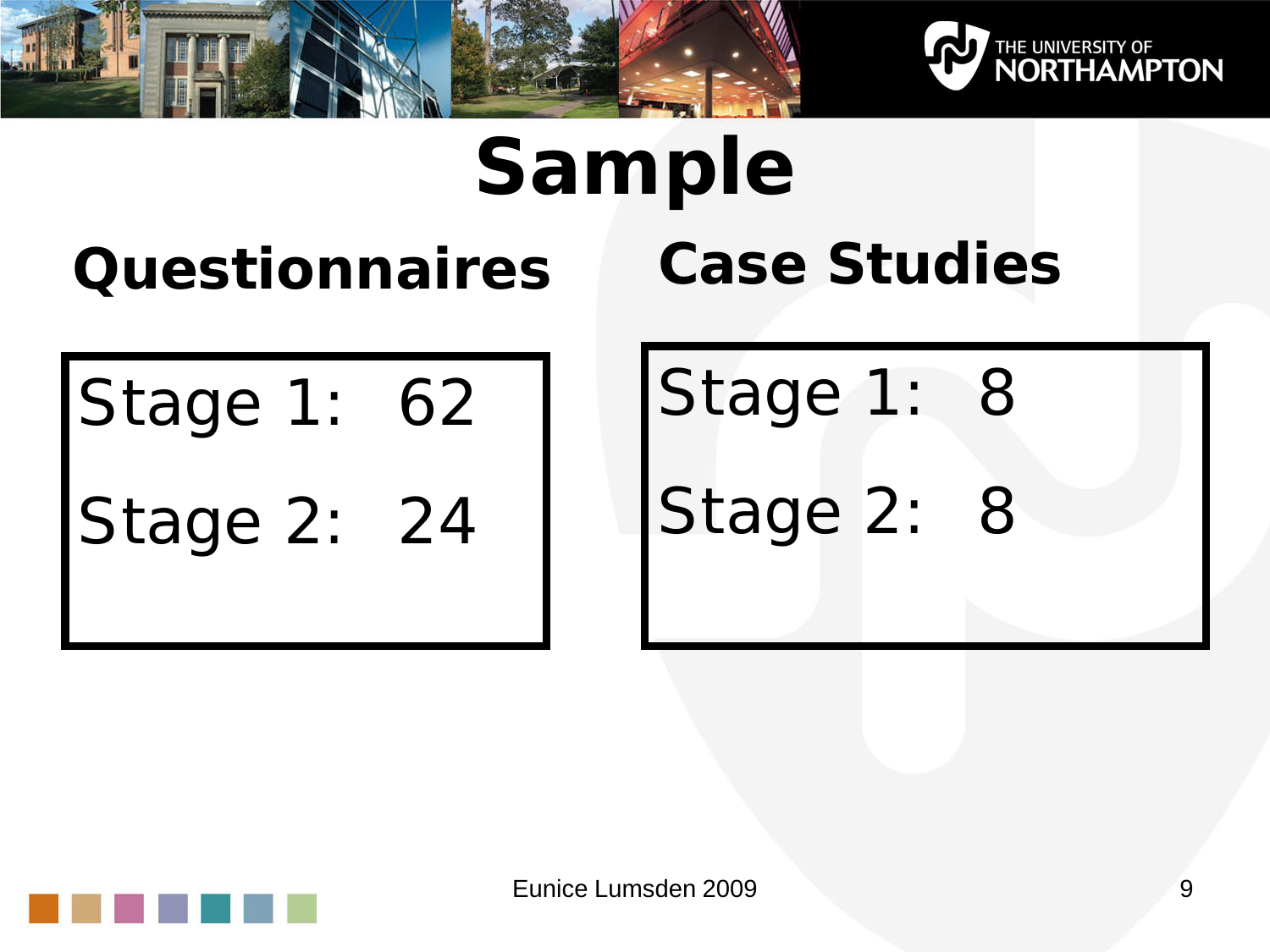



# **Key Themes and**

## **Discussion**

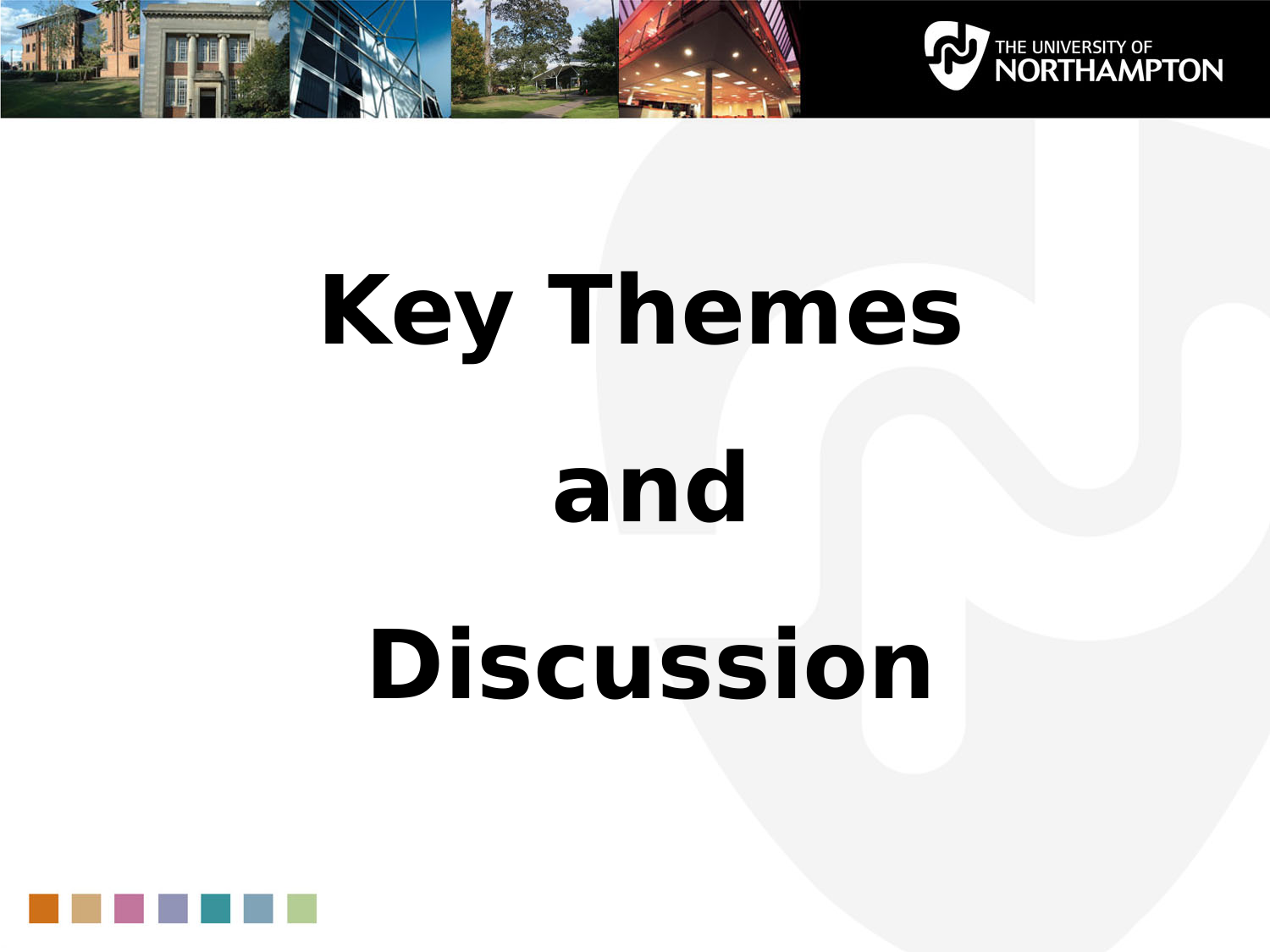

#### **Professional Qualities –What is different about the Early Years Professional ?**

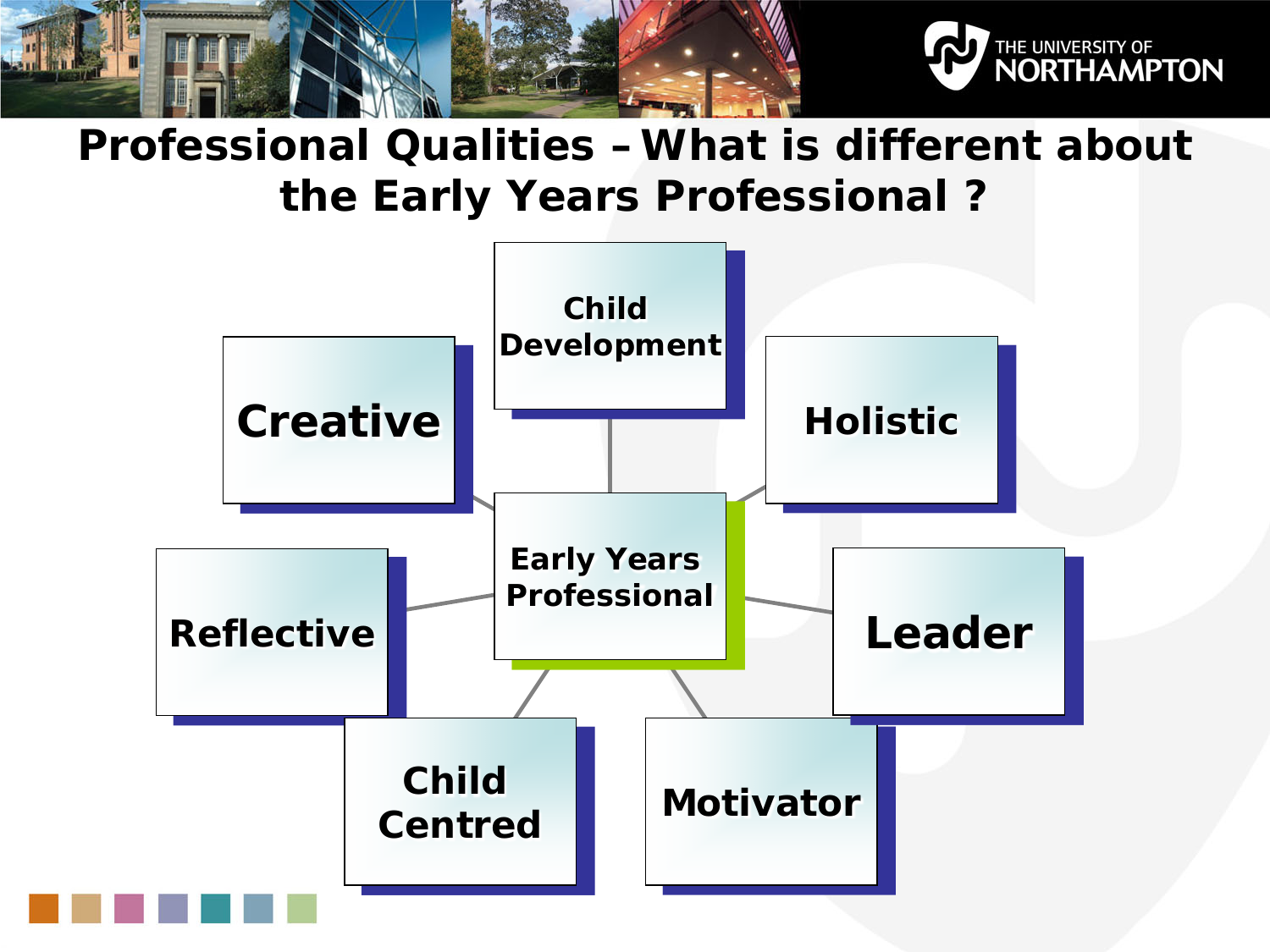

#### **Professional Development: The Future**

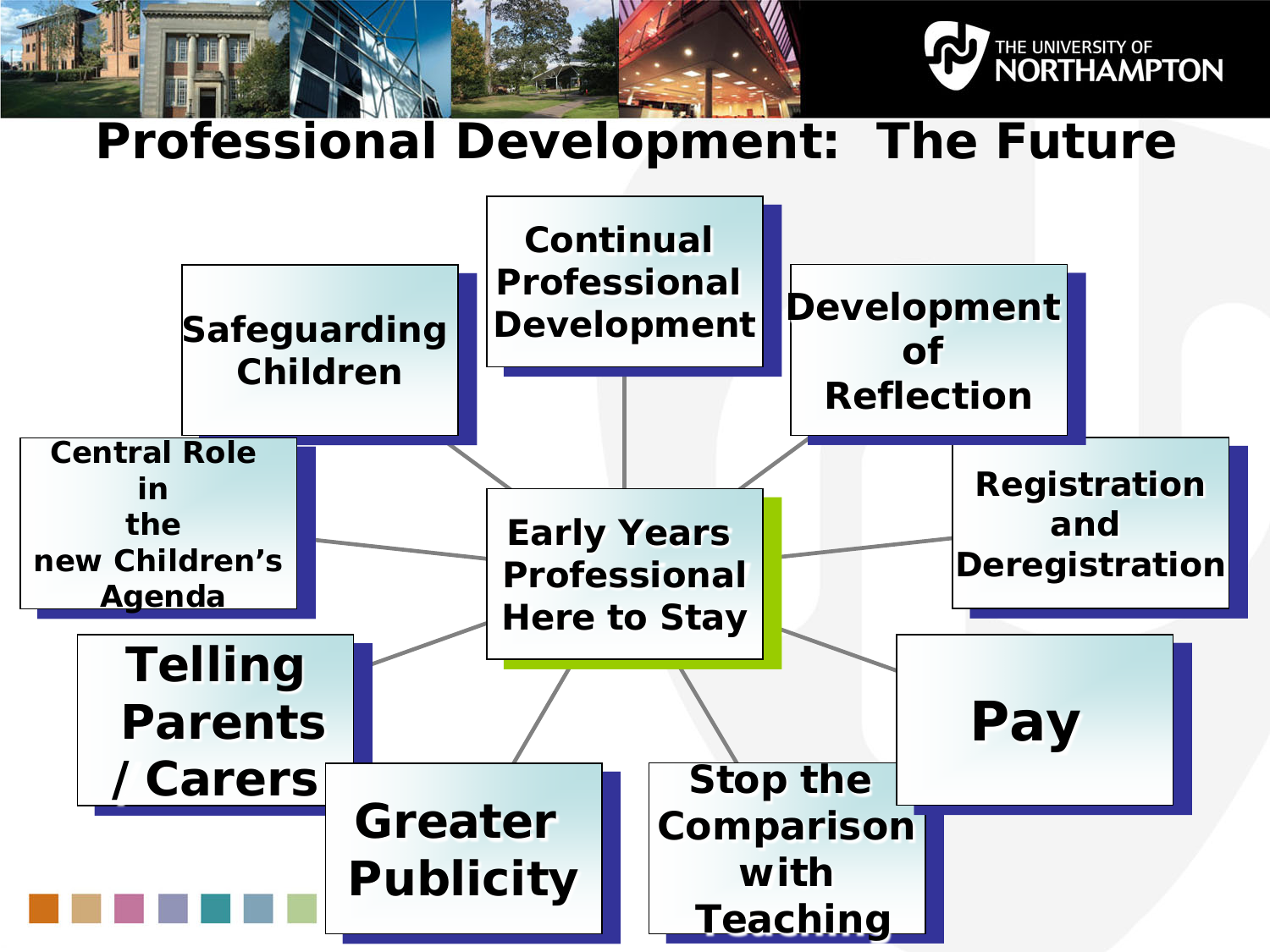